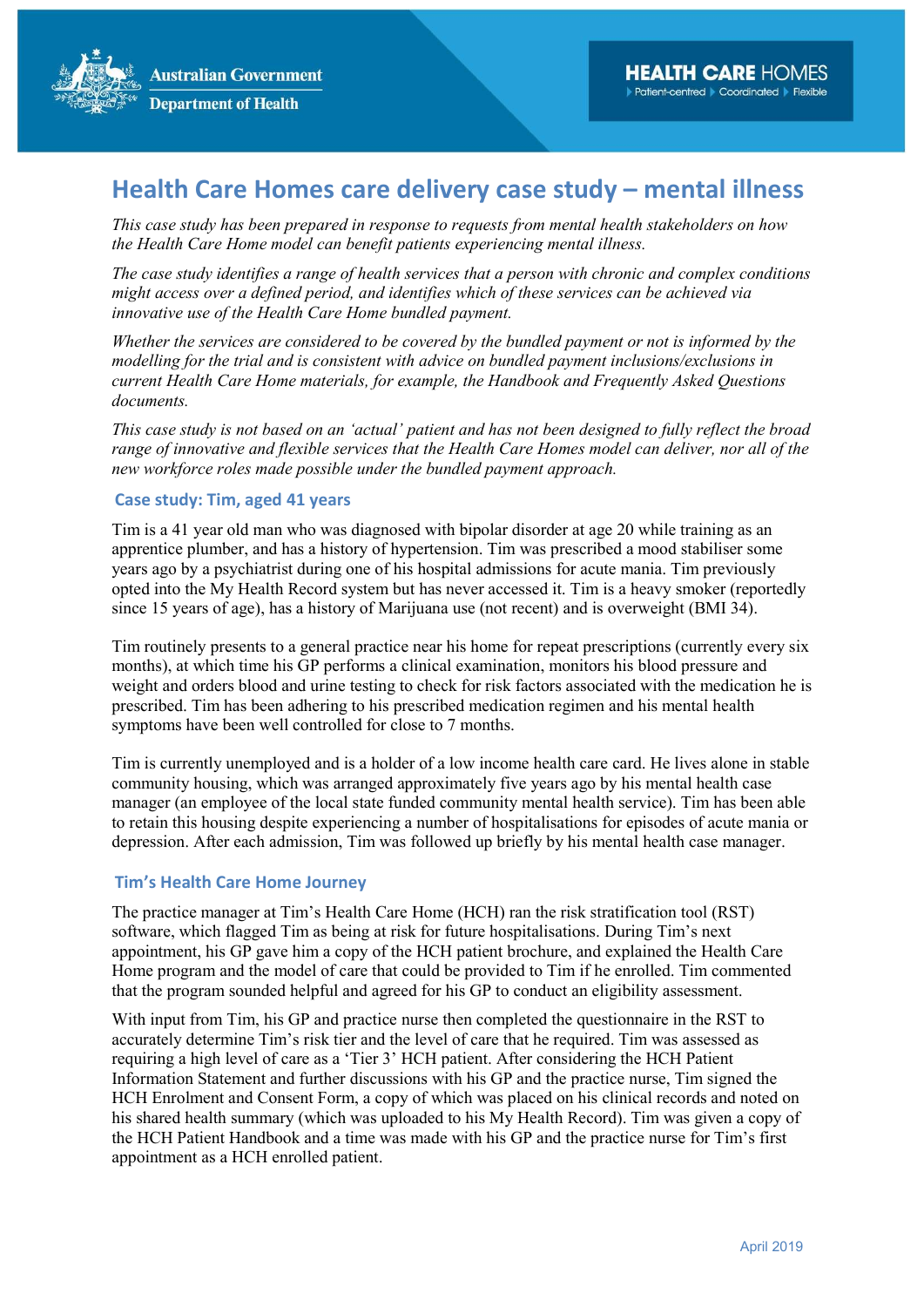# Tim's first appointment with his Health Care Home

At his first HCH appointment, it was explained that Tim's Health Care Home team would be comprised of his GP as the team leader, the practice nurse and other health care providers outside the Health Care Home as required, such as Tim's mental health case manager. A comprehensive health assessment was then undertaken by Tim's GP and practice nurse. During this assessment, information about Tim's current circumstances were noted, including that Tim:

- is drinking large quantities of soft drink and eating mostly processed food,
- has had a recent blood test result indicating impaired fasting glycaemia,
- reports smoking up to 1.5 packets per day after a brief period of abstinence while using nicotine replacement therapy that was not sustained,
- has poor social support and says he is lonely, with his only family being an elderly mother who lives interstate and keeps in regular contact via phone, and
- is unable to meet out-of-pocket costs associated with Medicare-subsidised allied mental health services.

Tim's GP and practice nurse then led Tim through the collaborative development of an electronic shared care plan, which incorporated a mental health treatment plan. (N.B. A separate GP Mental Health Care Treatment Plan is not required for enrolled patients to access allied mental health services.) Tim was shown how to access and modify his plan online as well as invite or restrict different care team members from accessing his plan. With Tim's permission, his mental health case manager was also invited to participate in his shared care plan.

Tim's HCH team conducted baseline outcome measurements to capture his current perception of his health, and experience measurements to understand his current experience with health services. The team learned that Tim had a number of goals he wanted to achieve including: getting a job, quitting smoking and reducing his loneliness. Tim's GP identified some referral and treatment options available and, with Tim's agreement, explained that the practice nurse would seek input from his mental health case manager before arranging referrals to appropriate service providers. To better support Tim to achieve his goals, his GP also suggested that Tim come into the practice initially every three months to review how he was managing his health and wellbeing, and to discuss his progress.

The practice nurse then explained to Tim how the practice would interact with him now that he was enrolled as a Tier 3 HCH patient. Tim was provided with an email address and dedicated phone number for the practice, as well as after-hours contact details. The practice nurse also explained to Tim that the practice was a bulk billing practice and, consistent with the practice's policy, he would not incur any additional out-of-pocket expenses for services he received from the Health Care Home that were for the treatment or management of his chronic conditions. Before he left, a time was made for Tim's next routine review appointment and his GP uploaded an updated shared health summary to Tim's My Health Record. The practice nurse also scheduled a reminder call in response to Tim's request for assistance with remembering to attend his appointments.

## Tim's ongoing support by his Health Care Home Team

### Within the Health Care Home practice

24 hours prior to his next appointment, Tim received a reminder phone call from the practice nurse. The practice nurse also used the phone call as an opportunity to follow up with Tim on his experiences and progress since his last appointment, and identify any issues or barriers that may need to be addressed at his appointment.

At his next appointment, Tim provided his GP with an update on progress towards his shared care plan goals and talked about his experience of the services to which he had been referred by his HCH team. Tim's GP conducted a clinical examination and ordered blood and urine testing. Tim's GP also provided him with advice on the current safety profile of the medicine he is taking and explained the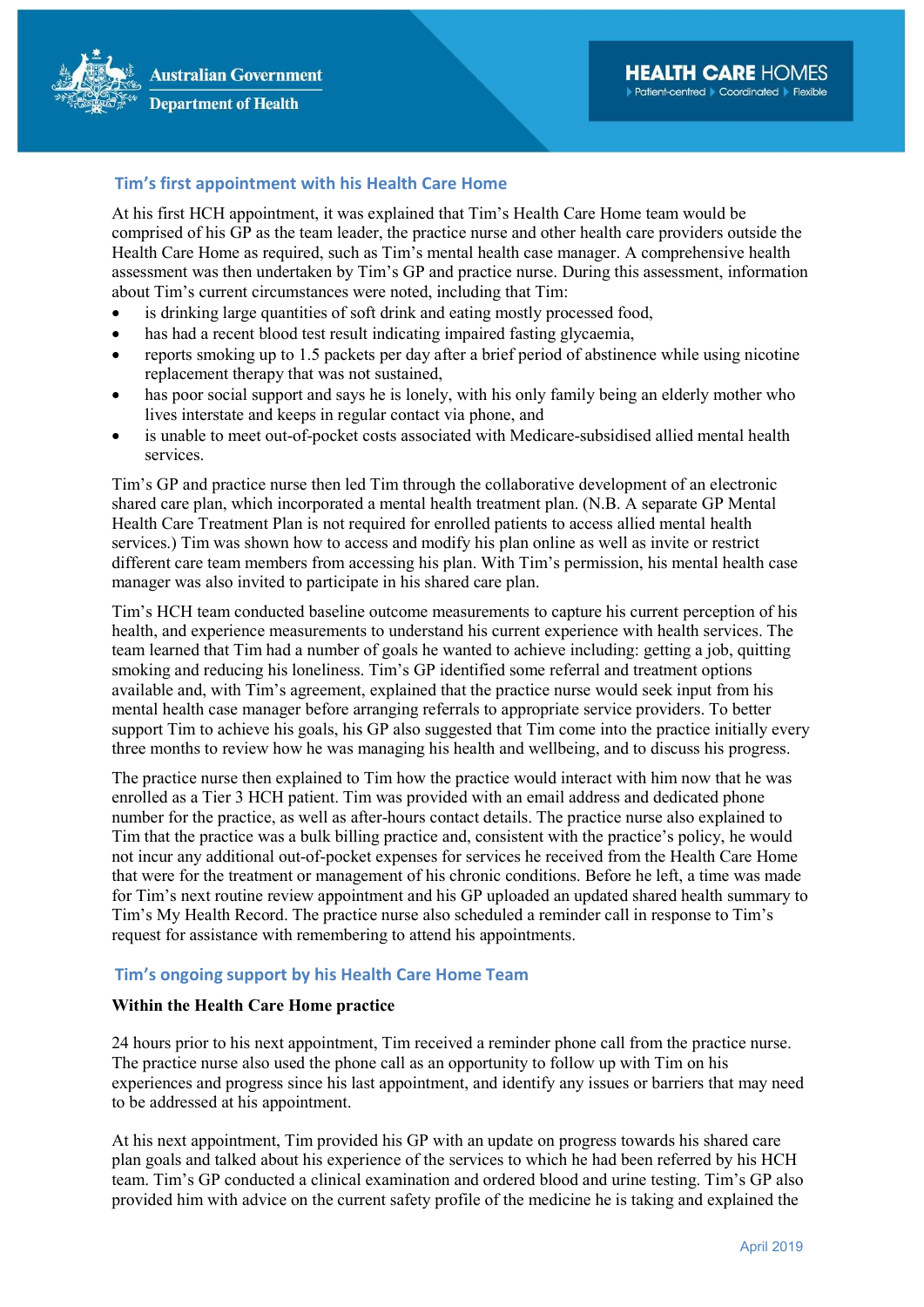

importance of maintaining his regular review appointments to monitor for risk factors associated with this medication. The GP also suggested that Tim seek advice from his local pharmacist (in consultation with Quitline) on which over the counter smoking cessation aids would be appropriate for Tim to use in his situation. Minor adjustments to Tim's shared care plan were made and an updated shared health summary was uploaded to Tim's My Health Record.

Over the next 12 months, the following services were provided by Tim's Health Care Home.

- A multi-disciplinary case conference organised by Tim's GP and involving members of Tim's Health Care Home Team, including his mental health case manager, which enabled a planned and coordinated approach to meeting Tim's multidisciplinary care needs.
- Treatment provided by Tim's GP related to his chronic conditions, three monthly review appointments and uploading of updated shared health summaries to Tim's My Health Record.
- Regular blood and urine tests.
- A six monthly review and updating of the shared care plan by all members of his HCH team, including input provided by Tim's allied health professionals.
- Administration of the seasonal influenza vaccination\* (Tim incurred a \$15 co-payment charged by the practice to cover the cost of the vaccine as he is not eligible for free vaccinations under the National Immunisation Program.)
- Treatment for a swollen knee caused by a fall.\*
- Follow up phone calls by the practice nurse, including after Tim presented to the hospital emergency department with depression but was not admitted.
- A telephone call with the practice nurse initiated by Tim when he felt unstable and depressed. This was followed up with a same day long appointment with Tim's GP and a discussion session between the nurse and GP prior to the appointment.
- Assistance filling out paperwork for Centrelink regarding Tim's chronic condition.
- Regular reminder phone calls and emails from practice administrative staff regarding upcoming HCH appointments.
- Participation in a weekly walking club that was recently set up by the practice to support patients who might benefit from encouragement to exercise and/or who are socially isolated.

Treatments marked \* above were billed against Medicare Benefit Schedule (MBS) items, while all other treatments were covered by the HCH bundled payment. As Tim's practice is a bulk billing practice, Tim was not aware of the different billing arrangements between services.

### Within the Health Care Home Neighbourhood

Also over that 12 month period, the practice nurse (in consultation with his GP and mental health case manager where appropriate) coordinated Tim's care via texts, emails and phone calls, and facilitated access to:

- Mental Health Care services commissioned by the local Primary Health Network (PHN) matched to Tim's needs, which included sessions with a clinical psychologist to provide more specialist support to help Tim achieve his goals. These sessions were provided at no additional cost to Tim.
- Appointments with a local dietician and exercise physiologist (registered to deliver services through Medicare and for which benefits are payable under the MBS Chronic Disease Management items) for guidance on managing his blood sugar, hypertension and weight. These services were selected by Tim's GP as the providers had agreed to bulk bill Health Care Card holders on arrangement and therefore would not require a gap payment from Tim. With Tim's permission, the dietician was granted limited access to his shared care plan.
- A Disability Employment Service provider registered with the Department of Social Security that specialises in providing people with mental health conditions with job readiness and interview skills training, and assistance in finding and retaining employment. The service provider was recommended by Tim's mental health case manager.